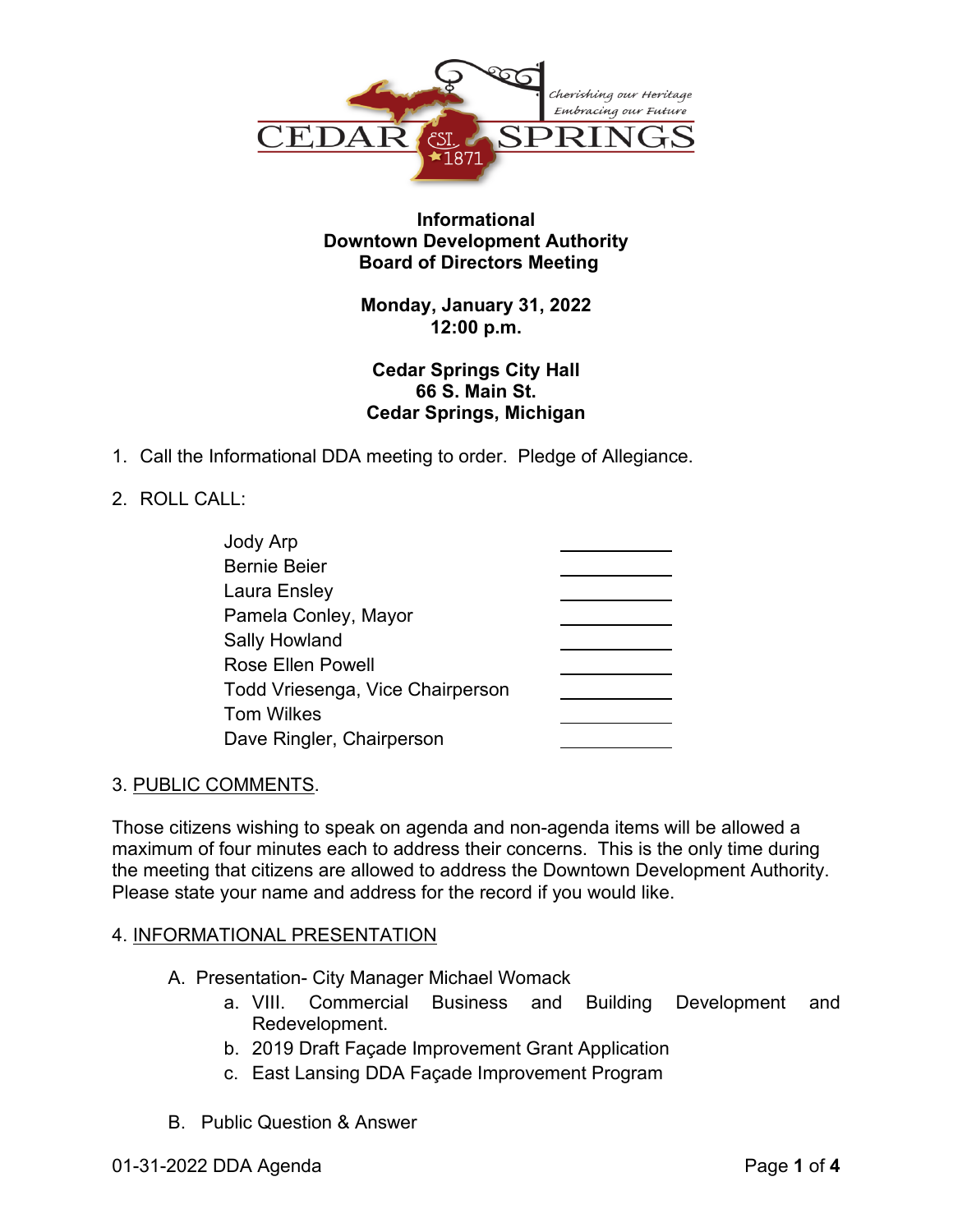

# **Regular Downtown Development Authority Board of Directors Meeting**

#### **Annual Reorganizational Meeting**

**Monday, January 31, 2022 12:00 p.m.**

## **Cedar Springs City Hall 66 S. Main St. Cedar Springs, Michigan**

1. City Clerk to call the meeting to order. Pledge of Allegiance. Oath of Office to newly appointed/reappointed members: Todd Vriesenga, Sally Howland, and Pamela Conley

Clerk to take nominations for the office of Chairperson.

Oath of Office issued to Chairperson.

Chairperson to take nominations for the office of Vice-Chairperson.

Oath of Office issued to Vice-Chairperson.

### 2. ROLL CALL:

Jody Arp Bernie Beier Laura Ensley Pamela Conley, Mayor Sally Howland Rose Ellen Powell Dave Ringler Todd Vriesenga Tom Wilkes

01-31-2022 DDA Agenda Page **2** of **4** 3. PUBLIC COMMENTS.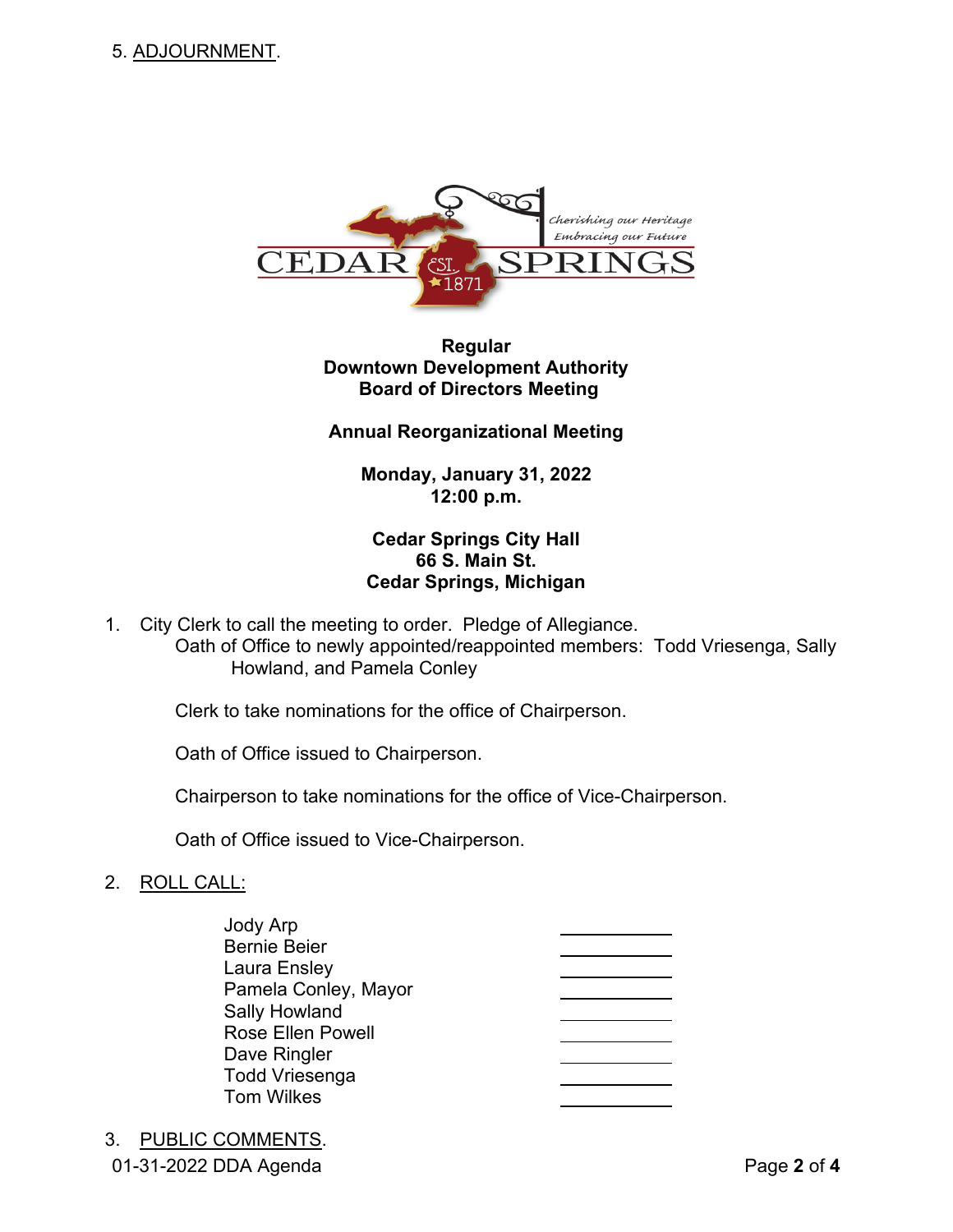Those citizens wishing to speak on agenda and non-agenda items will be allowed a maximum of four minutes each to address their concerns. This is the only time during the meeting that citizens are allowed to address the Downtown Development Authority. Please state your name and address for the record if you would like.

### 4. CONFLICTS OF INTEREST AND EX-PARTE COMMUNICATION INQUIRY

5. APPROVAL OF AGENDA

#### 6. CONSENT AGENDA.

A. Motion to approve the minutes of the October 25, 2021 and December 15, 2021 meeting.

- B. Motion to accept and file the financial report.
	- a. Balance Sheet Report
	- b. Revenue Expense Report

#### 7. UNFINISHED BUSINESS.

- A. 71 N. Main St. mural modification proposal
	- i. Proposed mural modification draft picture

#### 8. NEW BUSINESS.

- A. 2021 Minute Index
- B. 2021 Attendance Report
- C. Discussion on Downtown Snow Removal

D. Motion to approve of the purchase of new downtown signage for a price not to exceed \$1,285.70

- a. Wayfinding Signs
- E. Discussion on 2022 Summer Concert Series
	- a. Wednesdays, 7pm-9pm between June  $8<sup>th</sup>$  and August 10<sup>th</sup>=10 Concerts or June 8<sup>th</sup> and August 24<sup>th</sup>=12 Concerts?
	- b. Concerts funding
		- i. \$1000 from DDA
		- ii. \$3000 from City
		- iii. Fund Balance from previous year
		- iv. Other donations
	- c. Discussion on concert format, advertising or policies
		- i. Social District
		- ii. Children's Activities
		- iii. Chamber/DDA business promotion